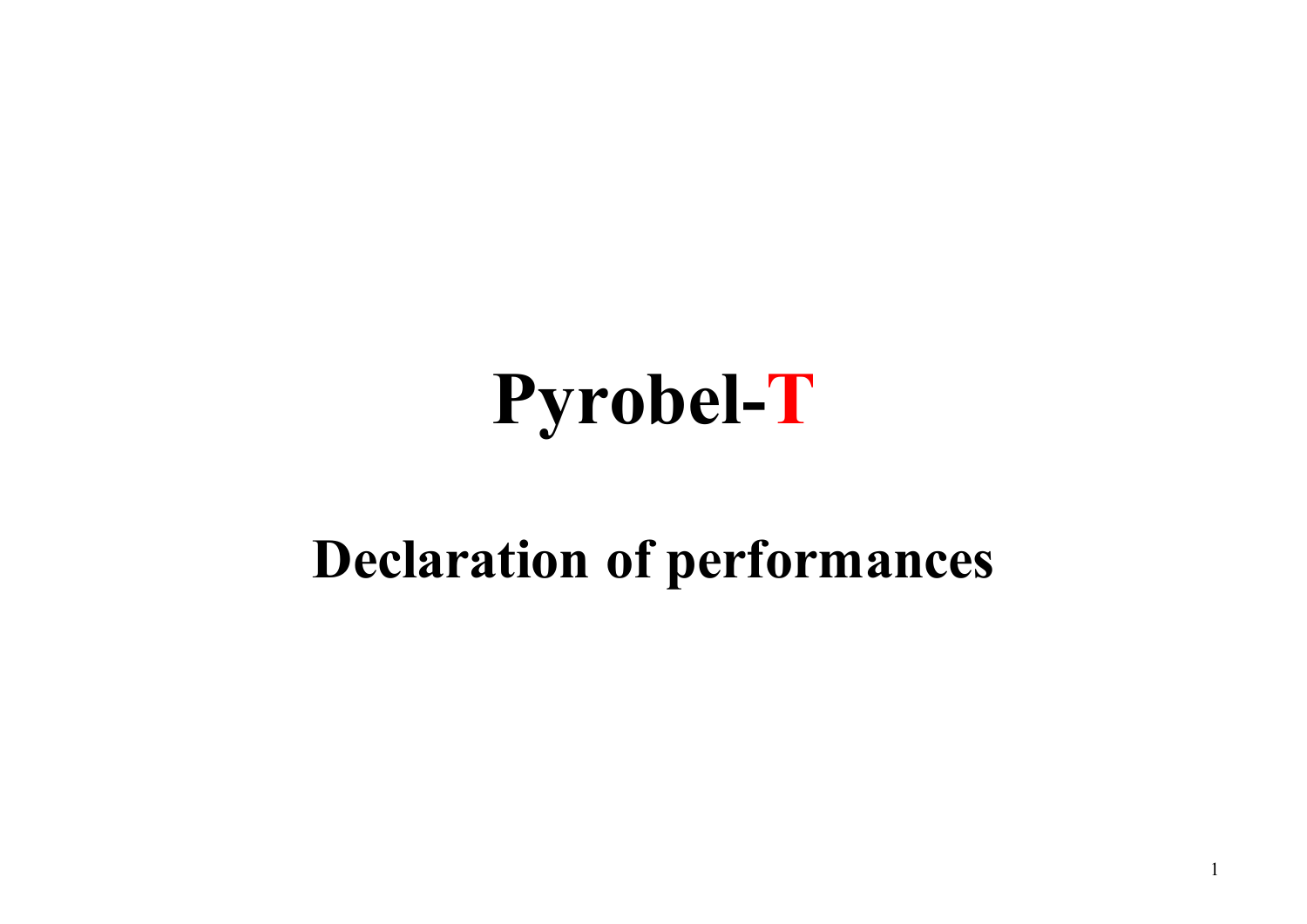

CE

We **AGC Glass Europe** 

 **Building Division** 

Avenue Jean Monnet 4 - B 1348 Louvain-la-Neuve

Tel.:  $+32 - (0) 2 409.30.00 - Fax: +32 - (0) 2 672.44.62$ 

Declare, under his sole responsibility, the following characteristics for the CE Marking of the glass products named **Pyrobel-T**, intended to be used in buildings and construction works, following **EN 14449:2005** 

|                | Pyrobel characteristics in:                                                  | <b>AVCP</b>    | Pyrobel-T             | Pyrobel-T             | Pyrobel-T             | Pyrobel-T             |
|----------------|------------------------------------------------------------------------------|----------------|-----------------------|-----------------------|-----------------------|-----------------------|
|                |                                                                              | <b>Systems</b> | EW30-16               | <b>EW60-16</b>        | <b>EW90-16</b>        | EW120-16              |
|                | <b>Certificate Number:</b>                                                   |                | $2812 - CPR - CA5037$ | $2812 - CPR - CA5037$ | $2812 - CPR - CA5037$ | $2812 - CPR - CA5037$ |
|                | <b>Notified Body:</b>                                                        |                | 2812                  | 2812                  | 2812                  | 2812                  |
|                | Resistance to fire (EN 13501-2)                                              |                | EW30                  | <b>EW60</b>           | EW120                 | <b>EW120</b>          |
|                | Reaction to fire (EN 13501-1)                                                | 3, 4           | $A2 - s1, d0$         | $A2 - s1, d0$         | $A2 - s1, d0$         | $A2 - s1, d0$         |
| 3 <sub>1</sub> | External fire performances                                                   | 3, 4           | <b>NPD</b>            | <b>NPD</b>            | <b>NPD</b>            | <b>NPD</b>            |
| 4.             | Bullet resistance (EN 1063)                                                  |                | <b>NPD</b>            | <b>NPD</b>            | <b>NPD</b>            | <b>NPD</b>            |
| 5.             | Explosion resistance (EN 13541)                                              |                | <b>NPD</b>            | <b>NPD</b>            | <b>NPD</b>            | <b>NPD</b>            |
| 6.             | Burglar resistance (EN 356)                                                  |                | <b>NPD</b>            | <b>NPD</b>            | <b>NPD</b>            | <b>NPD</b>            |
| 7.             | Pendulum body impact resistance (EN 12600)                                   | ∍              | 1B1                   | 1B1                   | 1B1                   | 1B1                   |
| 8.             | Resistance against sudden temperature change and                             | 4              | <b>NPD</b>            | <b>NPD</b>            | <b>NPD</b>            | <b>NPD</b>            |
|                | temperature differentials                                                    |                |                       |                       |                       |                       |
| 9.             | Wind, snow, permanent and imposed load resistance                            | 4              | <b>NPD</b>            | <b>NPD</b>            | <b>NPD</b>            | <b>NPD</b>            |
| 10.            | Direct airborne sound reduction (EN 12758): Rw (C, Ctr)                      | 3              | $37(-1; -2)$          | $37(-1; -2)$          | $37(-1; -2)$          | $37(-1; -2)$          |
| 11.            | $-$ U-value (EN 673)                                                         |                | 5,4                   | 5,4                   | 5,4                   | 5,4                   |
|                | - Normal emissivity $\varepsilon_n$ coated side (EN 12898)                   | $\mathcal{F}$  | <b>NPD</b>            | <b>NPD</b>            | <b>NPD</b>            | <b>NPD</b>            |
| 12.            | Light transmission/reflection (EN 410): $\tau_{v}$ / $\rho_{v}$ / $\rho_{v}$ | 3              | 87/8/8                | 87/8/8                | 87/8/8                | 87/8/8                |
| 13.            | - Solar transmission/reflection/factor (EN 410): $\tau_e / \rho_e / \rho_e$  | 3              | 68/7/7                | 68/7/7                | 68/7/7                | $68/7/\overline{7}$   |
|                | - Solar factor: g                                                            |                | 70                    | 70                    | 70                    | 70                    |
| 14.            | Durability                                                                   | 3              |                       |                       |                       |                       |

Louvain La Neuve E. Ceriani Curclei

19th of August 2021 Vice President Primary Glass Building & Industrial division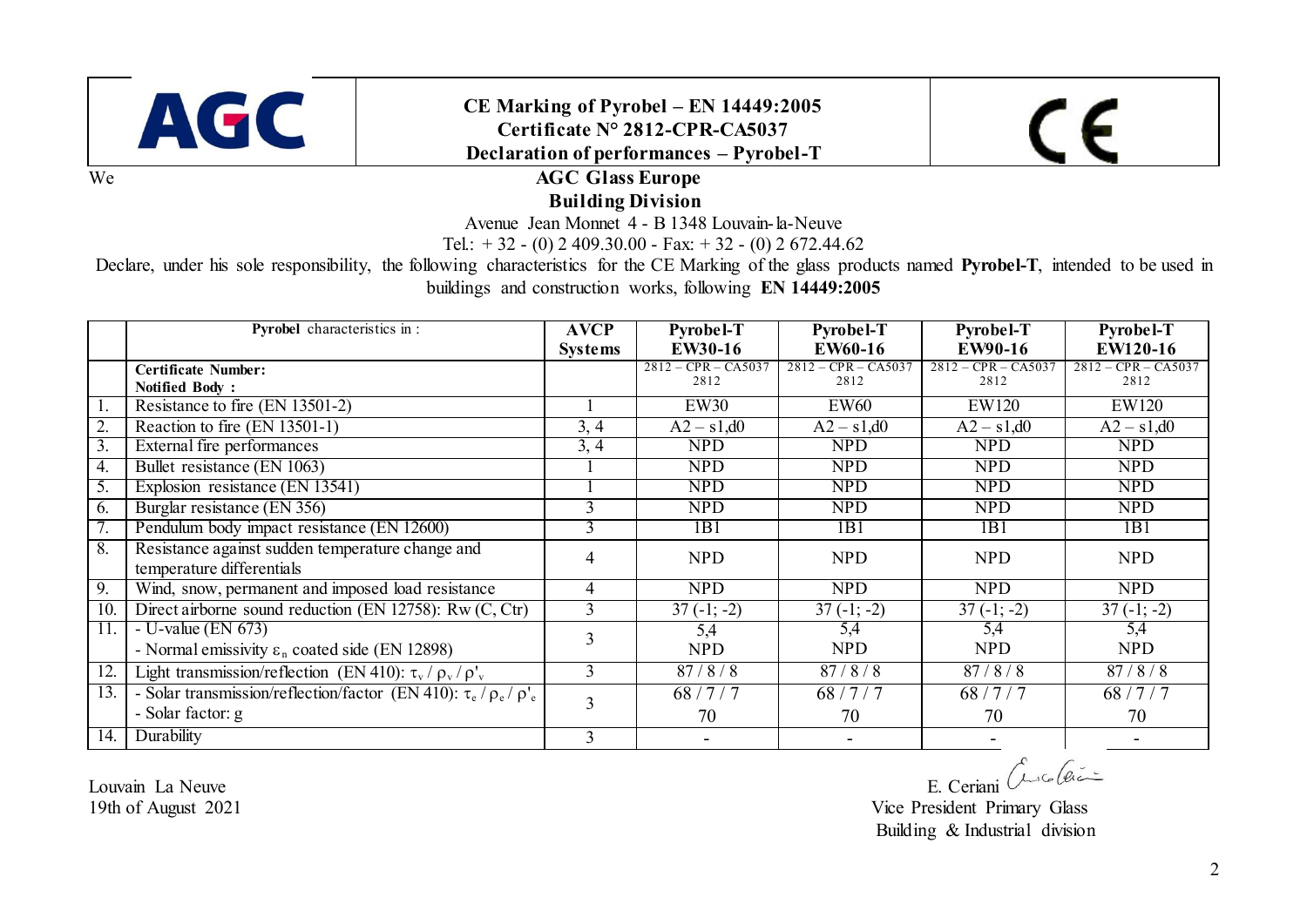

# CE

We **AGC Glass Europe** 

 **Building Division** 

Avenue Jean Monnet 4 - B 1348 Louvain-la-Neuve

Tel.:  $+32 - (0) 2 409.30.00 - Fax: +32 - (0) 2 672.44.62$ 

Declare, under his sole responsibility, the following characteristics for the CE Marking of the glass products named **Pyrobel-T**, intended to be used in buildings and construction works, following **EN 14449:2005** 

|                  | Pyrobel characteristics in:                                                  | <b>AVCP</b>    | Pyrobel-T             | <b>Pyrobel-T</b>      | Pyrobel-T             | Pyrobel-T             |
|------------------|------------------------------------------------------------------------------|----------------|-----------------------|-----------------------|-----------------------|-----------------------|
|                  |                                                                              | <b>Systems</b> | <b>EW30-20</b>        | <b>EW60-20</b>        | <b>EW90-20</b>        | EW120-20              |
|                  | <b>Certificate Number:</b>                                                   |                | $2812 - CPR - CA5037$ | $2812 - CPR - CA5037$ | $2812 - CPR - CA5037$ | $2812 - CPR - CA5037$ |
|                  | <b>Notified Body:</b>                                                        |                | 2812                  | 2812                  | 2812                  | 2812                  |
|                  | Resistance to fire (EN 13501-2)                                              |                | EW30                  | <b>EW60</b>           | EW120                 | EW120                 |
|                  | Reaction to fire (EN 13501-1)                                                | 3, 4           | $A2 - s1, d0$         | $A2 - s1, d0$         | $A2 - s1, d0$         | $A2 - s1, d0$         |
| 3 <sub>1</sub>   | External fire performances                                                   | 3, 4           | <b>NPD</b>            | <b>NPD</b>            | <b>NPD</b>            | <b>NPD</b>            |
| 4.               | Bullet resistance (EN 1063)                                                  |                | <b>NPD</b>            | <b>NPD</b>            | <b>NPD</b>            | <b>NPD</b>            |
| 5.               | Explosion resistance (EN 13541)                                              |                | <b>NPD</b>            | <b>NPD</b>            | <b>NPD</b>            | <b>NPD</b>            |
| 6.               | Burglar resistance (EN 356)                                                  | 3              | <b>NPD</b>            | <b>NPD</b>            | <b>NPD</b>            | <b>NPD</b>            |
|                  | Pendulum body impact resistance (EN 12600)                                   |                | 1B1                   | 1B1                   | 1B1                   | 1B1                   |
| $\overline{8}$ . | Resistance against sudden temperature change and                             | 4              | <b>NPD</b>            | <b>NPD</b>            | <b>NPD</b>            | <b>NPD</b>            |
|                  | temperature differentials                                                    |                |                       |                       |                       |                       |
| 9.               | Wind, snow, permanent and imposed load resistance                            |                | <b>NPD</b>            | <b>NPD</b>            | <b>NPD</b>            | <b>NPD</b>            |
| 10.              | Direct airborne sound reduction (EN 12758): Rw (C, Ctr)                      | 3              | $37(-1; -3)$          | $37(-1; -3)$          | $37(-1, -3)$          | $37(-1; -3)$          |
| 11.              | - U-value (EN $673$ )                                                        | 3              | 5,3                   | 5,3                   | 5,3                   | 5,3                   |
|                  | - Normal emissivity $\varepsilon_n$ coated side (EN 12898)                   |                | <b>NPD</b>            | <b>NPD</b>            | <b>NPD</b>            | <b>NPD</b>            |
| 12.              | Light transmission/reflection (EN 410): $\tau_{v}$ / $\rho_{v}$ / $\rho_{v}$ | 3              | 86/8/8                | 86/8/8                | 86/8/8                | 86/8/8                |
| 13.              | - Solar transmission/reflection/factor (EN 410): $\tau_e / \rho_e / \rho'_e$ | 3              | 65/6/6                | 65/6/6                | 65/6/6                | 65/6/6                |
|                  | - Solar factor: g                                                            |                | 72                    | 72                    | 72                    | 72                    |
| 14.              | Durability                                                                   | 3              |                       |                       |                       |                       |

Louvain La Neuve<br>E. Ceriani Crocoletin

19th of August 2021 Vice President Primary Glass Building & Industrial division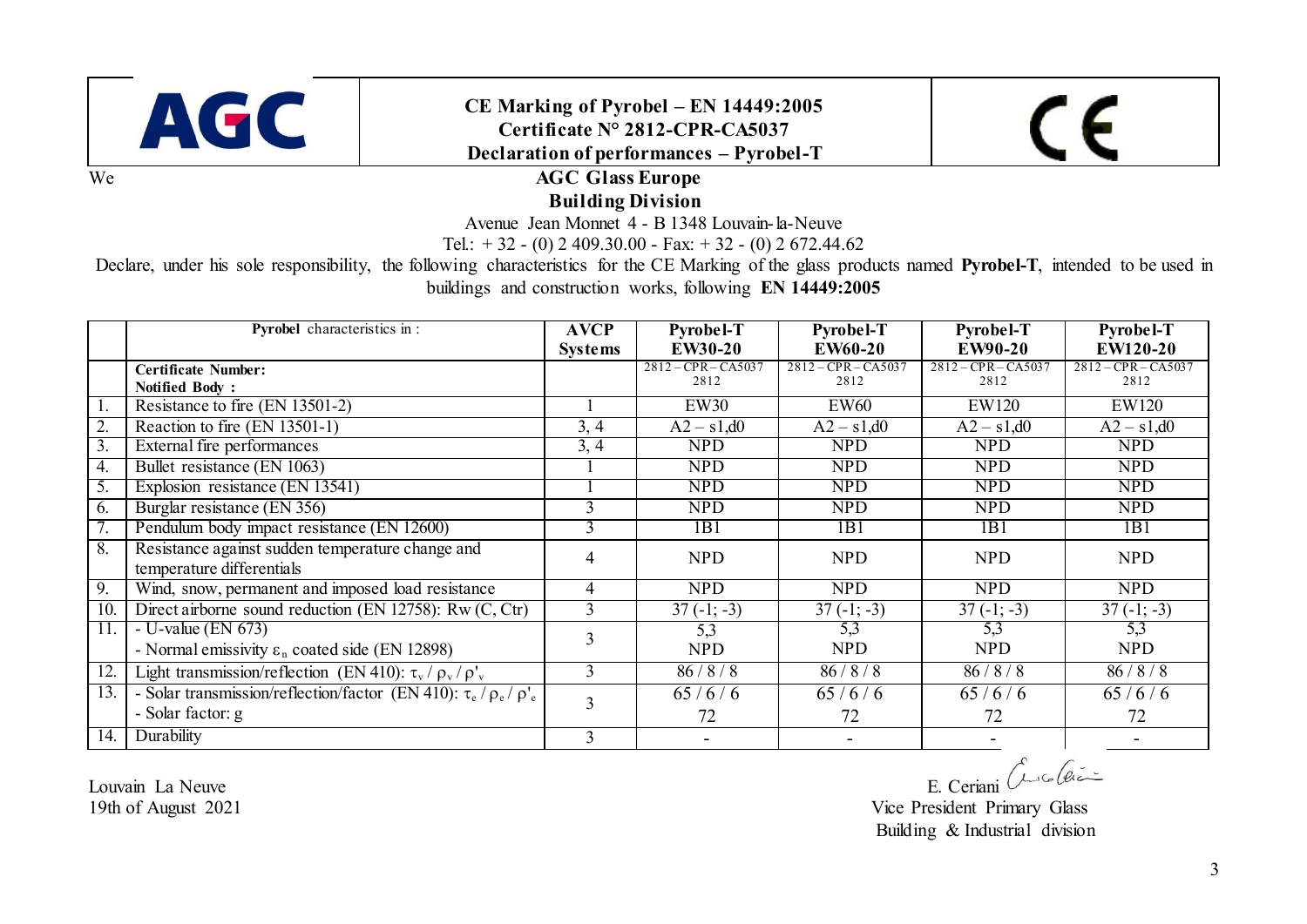

## CE

We **AGC Glass Europe** 

 **Building Division** 

Avenue Jean Monnet 4 - B 1348 Louvain-la-Neuve

Tel.:  $+32 - (0) 2 409.30.00 - Fax: +32 - (0) 2 672.44.62$ 

Declare, under his sole responsibility, the following characteristics for the CE Marking of the glass products named **Pyrobel-T**, intended to be used in buildings and construction works, following **EN 14449:2005** 

|                  | Pyrobel characteristics in:                                                  | <b>AVCP</b><br>Pyrobel-T |                       | <b>Pyrobel-T</b>      | Pyrobel-T             | Pyrobel-T             |
|------------------|------------------------------------------------------------------------------|--------------------------|-----------------------|-----------------------|-----------------------|-----------------------|
|                  |                                                                              | <b>Systems</b>           | EI 30-18              | EI 30-22              | EI 60-28              | EI 60-34              |
|                  | <b>Certificate Number:</b>                                                   |                          | $2812 - CPR - CA5037$ | $2812 - CPR - CA5037$ | $2812 - CPR - CA5037$ | $2812 - CPR - CA5037$ |
|                  | <b>Notified Body:</b>                                                        |                          | 2812                  | 2812                  | 2812                  | 2812                  |
|                  | Resistance to fire (EN 13501-2)                                              |                          | <b>EI30</b>           | <b>EI30</b>           | EI60                  | EI60                  |
|                  | Reaction to fire (EN 13501-1)                                                | 3, 4                     | $A2 - s1, d0$         | $A2 - s1, d0$         | $A2 - s1, d0$         | $A2 - s1, d0$         |
| 3 <sub>1</sub>   | External fire performances                                                   | 3, 4                     | <b>NPD</b>            | <b>NPD</b>            | <b>NPD</b>            | <b>NPD</b>            |
| 4.               | Bullet resistance (EN 1063)                                                  |                          | <b>NPD</b>            | <b>NPD</b>            | <b>NPD</b>            | <b>NPD</b>            |
| 5.               | Explosion resistance (EN 13541)                                              |                          | <b>NPD</b>            | <b>NPD</b>            | <b>NPD</b>            | <b>NPD</b>            |
| 6.               | Burglar resistance (EN 356)                                                  | 3                        | <b>NPD</b>            | <b>NPD</b>            | <b>NPD</b>            | <b>NPD</b>            |
|                  | Pendulum body impact resistance (EN 12600)                                   |                          | 1B1                   | 1B1                   | 1B1                   | 1B1                   |
| $\overline{8}$ . | Resistance against sudden temperature change and                             | 4                        | <b>NPD</b>            | <b>NPD</b>            | <b>NPD</b>            | <b>NPD</b>            |
|                  | temperature differentials                                                    |                          |                       |                       |                       |                       |
| 9.               | Wind, snow, permanent and imposed load resistance                            | 4                        | <b>NPD</b>            | <b>NPD</b>            | <b>NPD</b>            | <b>NPD</b>            |
| 10.              | Direct airborne sound reduction (EN 12758): $Rw(C, Ctr)$                     | 3                        | $39(-1; -2)$          | $39(-1; -2)$          | $37(-1; -3)$          | $37(-1; -3)$          |
| 11.              | - U-value (EN $673$ )                                                        | 3                        | 5,3                   | 5,1                   | 5,3                   | 5,3                   |
|                  | - Normal emissivity $\varepsilon_n$ coated side (EN 12898)                   |                          | <b>NPD</b>            | <b>NPD</b>            | <b>NPD</b>            | <b>NPD</b>            |
| 12.              | Light transmission/reflection (EN 410): $\tau_{v}$ / $\rho_{v}$ / $\rho_{v}$ | 3                        | 87/9/9                | 86/9/9                | 84/9/9                | 80/7/7                |
| 13.              | - Solar transmission/reflection/factor (EN 410): $\tau_e / \rho_e / \rho'_e$ | 3                        | 66/8/8                | 63/8/8                | 59/7/7                | 56/7/7                |
|                  | - Solar factor: g                                                            |                          | 72                    | 74                    | 67                    | 69                    |
| 14.              | Durability                                                                   | 3                        |                       |                       |                       |                       |

Louvain La Neuve<br>E. Ceriani Crocoletin

19th of August 2021 Vice President Primary Glass Building & Industrial division